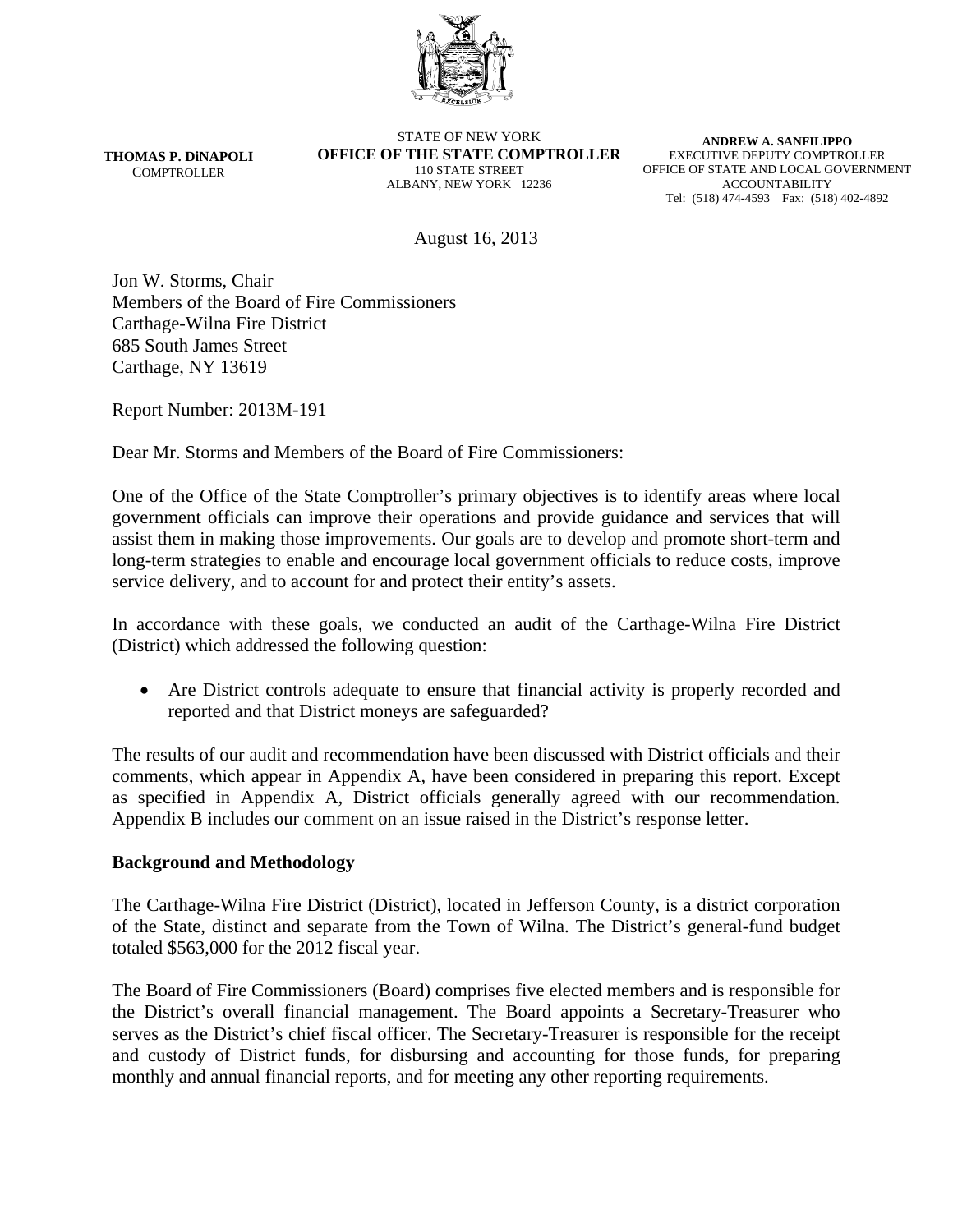We examined the internal controls over the District's financial operations for the period January 1, 2012, to March 31, 2013. We interviewed appropriate District officials and reviewed financial records and Board minutes. We conducted this performance audit in accordance with generally accepted government auditing standards. Those standards require that we plan and perform the audit to obtain sufficient, appropriate evidence to provide a reasonable basis for our findings and conclusions based on our audit objective. We believe that the evidence obtained provides a reasonable basis for our findings and conclusions based on our audit objective.

### **Audit Results**

 $\overline{a}$ 

The Board is responsible for overseeing the District's fiscal activities and safeguarding its resources. To fulfill this duty, the Board should establish a system of internal controls consisting of policies and procedures to ensure that transactions are authorized and properly recorded; that financial reports are accurate, reliable, and filed in a timely manner; and that the District complies with applicable laws, rules, and regulations, including the General Municipal Law requirement for a purchasing policy, investment policy, and code of ethics.

The Secretary-Treasurer must maintain complete, accurate, and timely records to properly account for all of the District's financial activities. Additionally, the Secretary-Treasurer should reconcile the District's accounting records to the bank statements on a monthly basis, prepare and submit monthly reports to the Board, and prepare and submit an annual financial report of the District's financial condition to the Office of the State Comptroller (OSC) within 60 days after the close of the fiscal year. This annual financial report is an important fiscal tool that provides the Board with necessary information to monitor District operations and provides other interested parties with a summary of the District's financial activities. The Board is also responsible for performing a thorough audit of claims before they are paid to ensure that District funds are used for only legitimate District expenditures. Town Law requires the Board to obtain an annual audit of the District's records by an independent public accountant.

The Board generally provides adequate oversight of District financial activities. It has adopted purchasing and investment policies and a code of ethics, as required by statute, and has ensured that procedures for financial recording and reporting were developed. The Secretary-Treasurer submitted monthly financial reports to the Board, including monthly bank reconciliations that the Board reviews and approves. The Secretary-Treasurer has filed the required annual financial report with OSC in a timely manner, and the Board contracts with an independent auditor to perform an annual audit of the Secretary-Treasurer's records. Lastly, the Board audits all District claims by reviewing each claim and signing off on the abstract (list of claims to be approved for payment), and the Board minutes indicate the approval to pay these claims.

Although the Board passed a resolution to pay claims that are allowed<sup>1</sup> to be paid prior to audit, it also passed a separate resolution to pay other bills prior to audit that are not allowed by Town Law. For example, the Board approved the payment of claims prior to audit for certain vendors that supply trash pickup, health insurance, office supplies, auto parts, payroll accounting services, and fire-related services.

 $1$  Town Law permits the Board to pass a resolution to authorize the payment in advance of audit of claims for light, telephone, postage, freight and express charges. These claims must be presented at the next regular Board meeting for audit.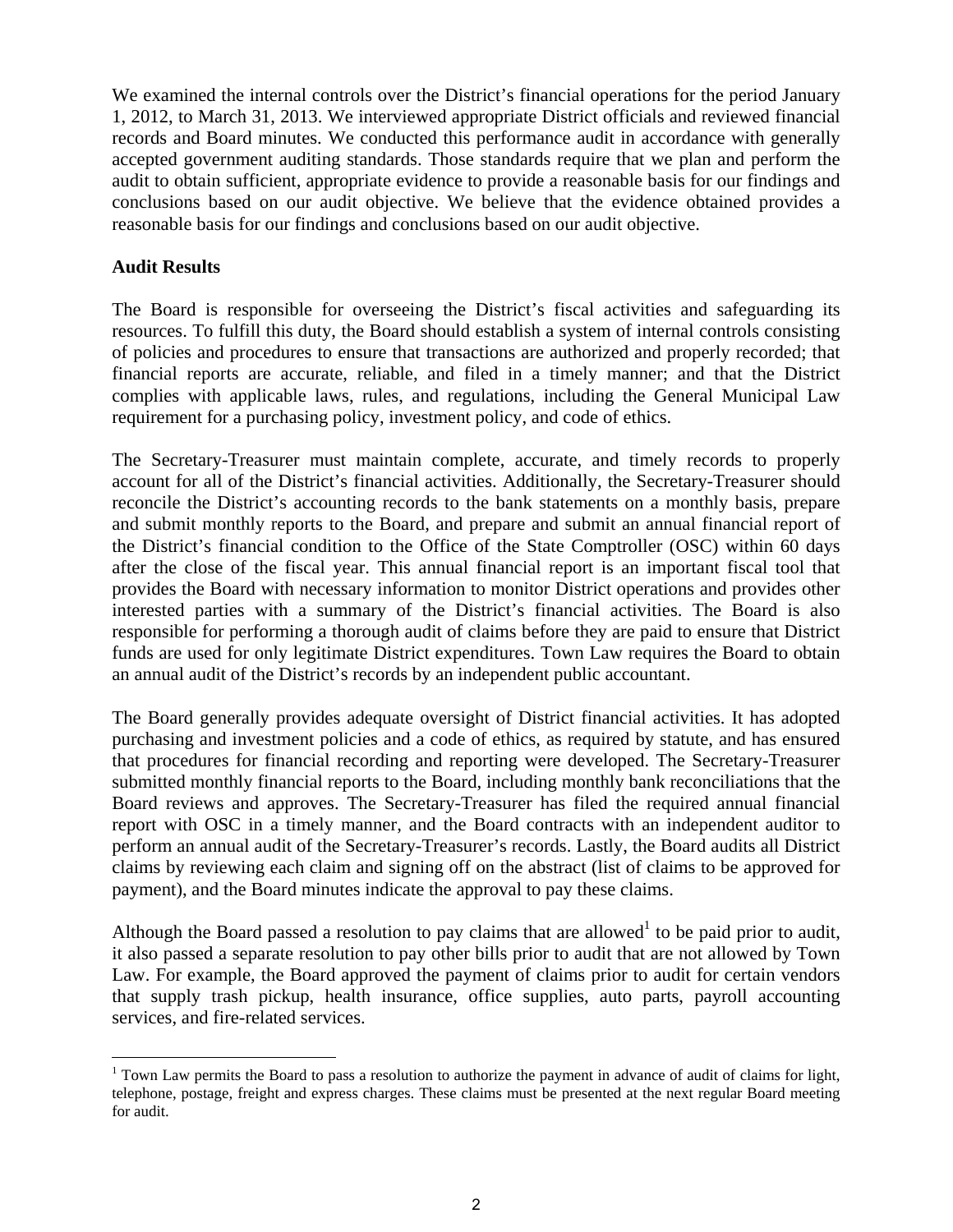Even with adequate Board oversight, there is a certain level of inherent risk that exists with cash disbursements in the District. We reviewed 99 claim payments<sup>2</sup> totaling \$101,584 to determine whether disbursements made by the District were properly recorded and supported and whether claims appeared to be for valid District purposes. Of the 99 claims, 27 claims totaling \$25,038 paid prior to audit were not allowable exceptions under Town Law, including claims the Board improperly authorized to be paid in advance of audit (e.g., health insurance and trash removal) as well as claims for which we found no Board authorization (e.g., credit-card payments, equipment rental, training, and physical examinations). The Chairman and Secretary-Treasurer stated that these types of claims are routinely paid prior to audit to avoid late fees. However, when such claims are not authorized by law to be paid prior to audit, there is an increased risk that District funds could be expended for inappropriate purposes.

We also reviewed all bank statement activity for our audit period to determine whether all noncheck withdrawals were appropriate, and reviewed bank reconciliations for two months during the audit period: December 2012 and March 2013. Generally, we found that financial activity was properly recorded in the Secretary-Treasurer's records and supported, and that disbursements appeared to be for proper District purposes. We discussed some minor deficiencies with District officials during our fieldwork.

#### **Recommendation**

 $\overline{a}$ 

1. The Board should ensure that all claims, other than those exceptions allowed by Town Law, are audited and approved by the Board before the Secretary-Treasurer pays the claims. $3$ 

Pursuant to Section 181-b of the Town Law, a written corrective action plan (CAP) that addresses the findings and recommendations in this report should be prepared and forwarded to our office within 90 days. To the extent practicable, implementation of the CAP must begin by the end of the next fiscal year. For more information on preparing and filing your CAP, please refer to our brochure, *Responding to an OSC Audit Report*, which you received with the draft audit report. The Board should make the CAP available for public review in the District Secretary's office.

Sincerely,

Andrew A. SanFilippo Executive Deputy Comptroller Office of State and Local Government Accountability

<sup>&</sup>lt;sup>2</sup> We reviewed 72 claims totaling \$46,821 paid in the months of May 2012, November 2012 and February 2013. We also reviewed a risk-based sample of 27 claims paid during our audit period totaling \$54,763 (payments that appeared unusual or excessive, or were made to District officials or related parties).

<sup>&</sup>lt;sup>3</sup> Board members should refer to our publication entitled *Local Government Management Guide – Improving the Effectiveness of Your Claims Auditing Process.*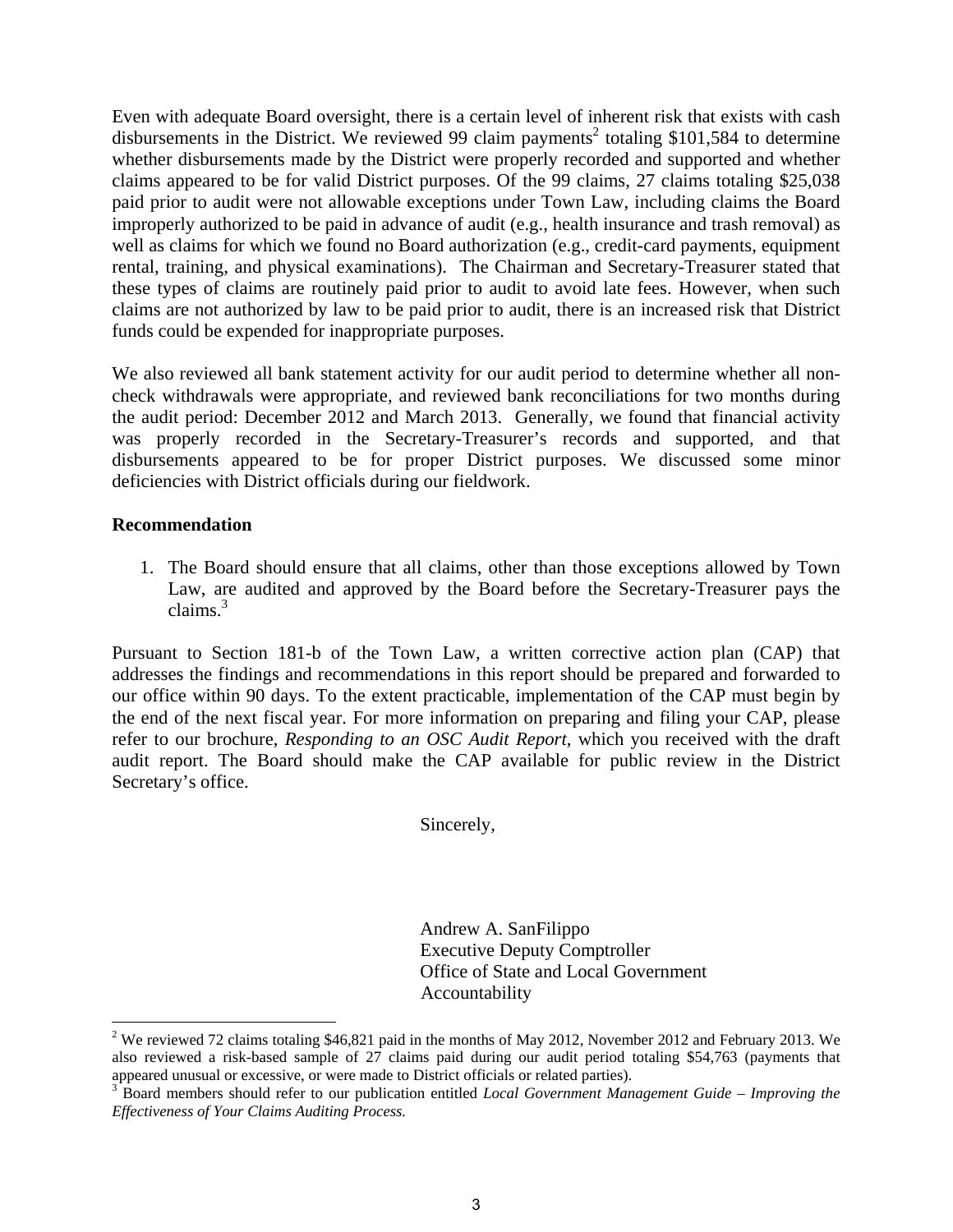## **APPENDIX A**

# **RESPONSE FROM DISTRICT OFFICIALS**

The District officials' response to this audit can be found on the following page.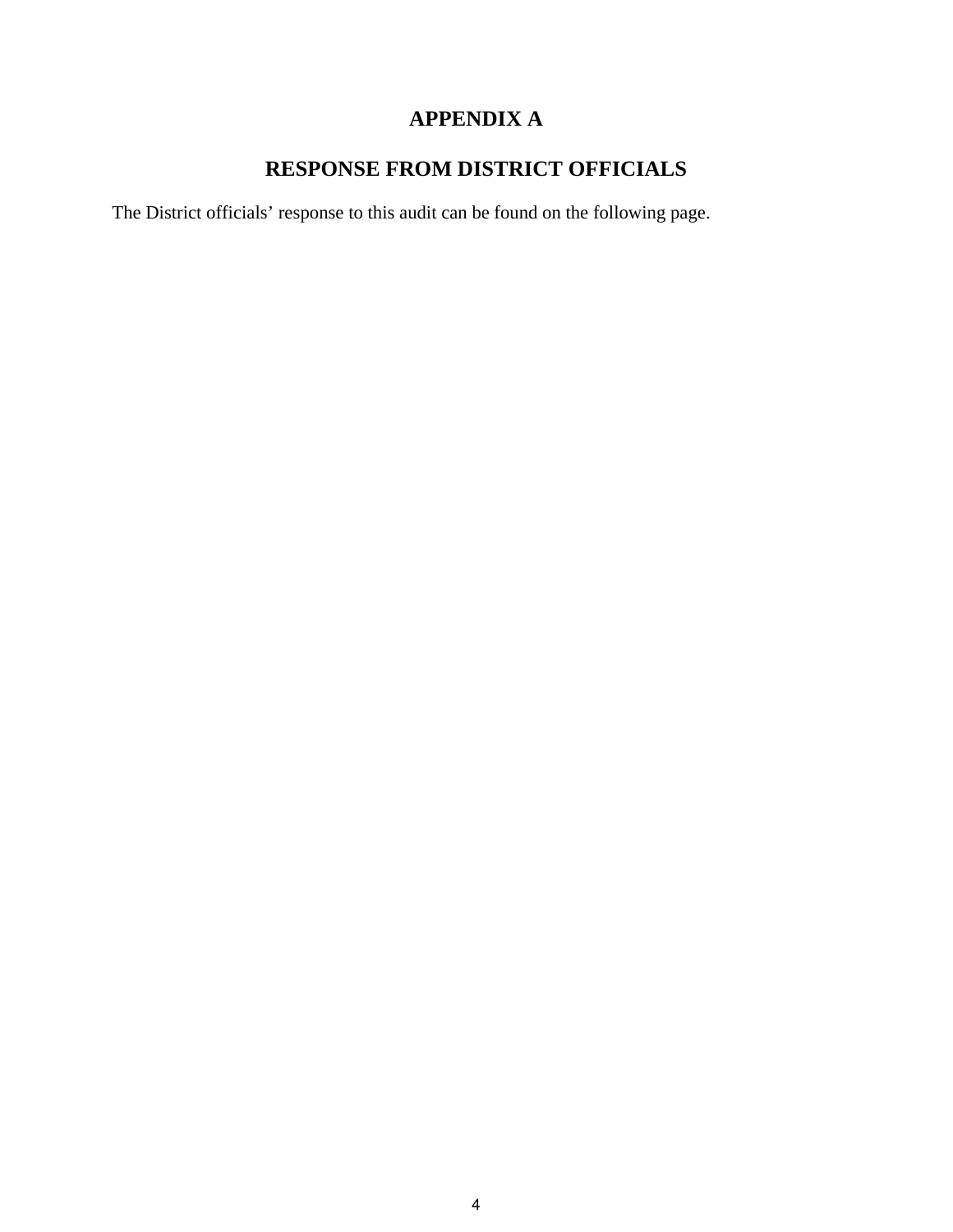# **CARTHAGE / WILNA FIRE DISTRICT**

685 South James Street Carthage, New York 13619

contact@carthagenyfire.com

Phone: (315) 493-2346 / TDD# 711 Fax:  $(315)$  493-3441

Carthage-Wilna Fire District **Combined Response and Corrective Action Plan** Audit Report #2013M-191

The Board has reviewed the Office of the State Comptroller's audit. We thank the OSC for recognizing and acknowledging our continuous efforts to oversee the Carthage-Wilna Fire District's budget, spending, internal controls and auditing practices.

The audited months included February 2013. It was reported in the audit that bills paid prior to approval included claims for equipment rental, training, physical examinations, trash removal, health insurance and credit cards, as examples. Although this statement is somewhat misleading the Board recognizes the root of the statement being taken from inappropriate wording in our 2013 Organizational Meeting minutes. The Board preapproved recurring services to be used, not pre-approved payment of those services. In reviewing paid claims, the only ones actually paid prior to approval were health insurance and credit cards.

See Note 1 Page 6

Recommendation #1. The Board should ensure that all claims, other than those exceptions allowed by Town Law, are audited and approved by the Board before the Secretary/Treasurer pays the claims.

**Corrective Action Plan:** 

This corrective action plan has been unanimously approved by our Board of Fire Commissioners.

The Secretary/Treasurer has contacted the credit card company and changed the due date in an attempt to coincide with the Board meeting beginning with September 2013 payment.

Health insurance is an annual contract, paid monthly, and will continue to be paid prior to the monthly Board meeting. We contacted our insurance agent regarding this issue. All health insurances are due by the first of the month and paid a month in advance. Although there is a 30-day grace period it is strongly advised against paying in that period because of the risk of being canceled from the particular carrier or placed into a different group, either choice could result in paying higher premiums. Health insurance is a stable and recurring monthly claim with no change in the amount due until a new yearly contract is entered into and then again becomes stable with the new charges.

Jon W Storms, Chairman **Board of Fire Commissioners** 

"This institution is an equal opportunity provider, and employer. To file a complaint of discrimination, write: USDA, Director, Office of Civil Rights, 1400 Independence Avenue, S.W., Washington, D.C. 20250-9410, or call (800) 795-3272 (voice) or (202) 720-6382 (TDD).